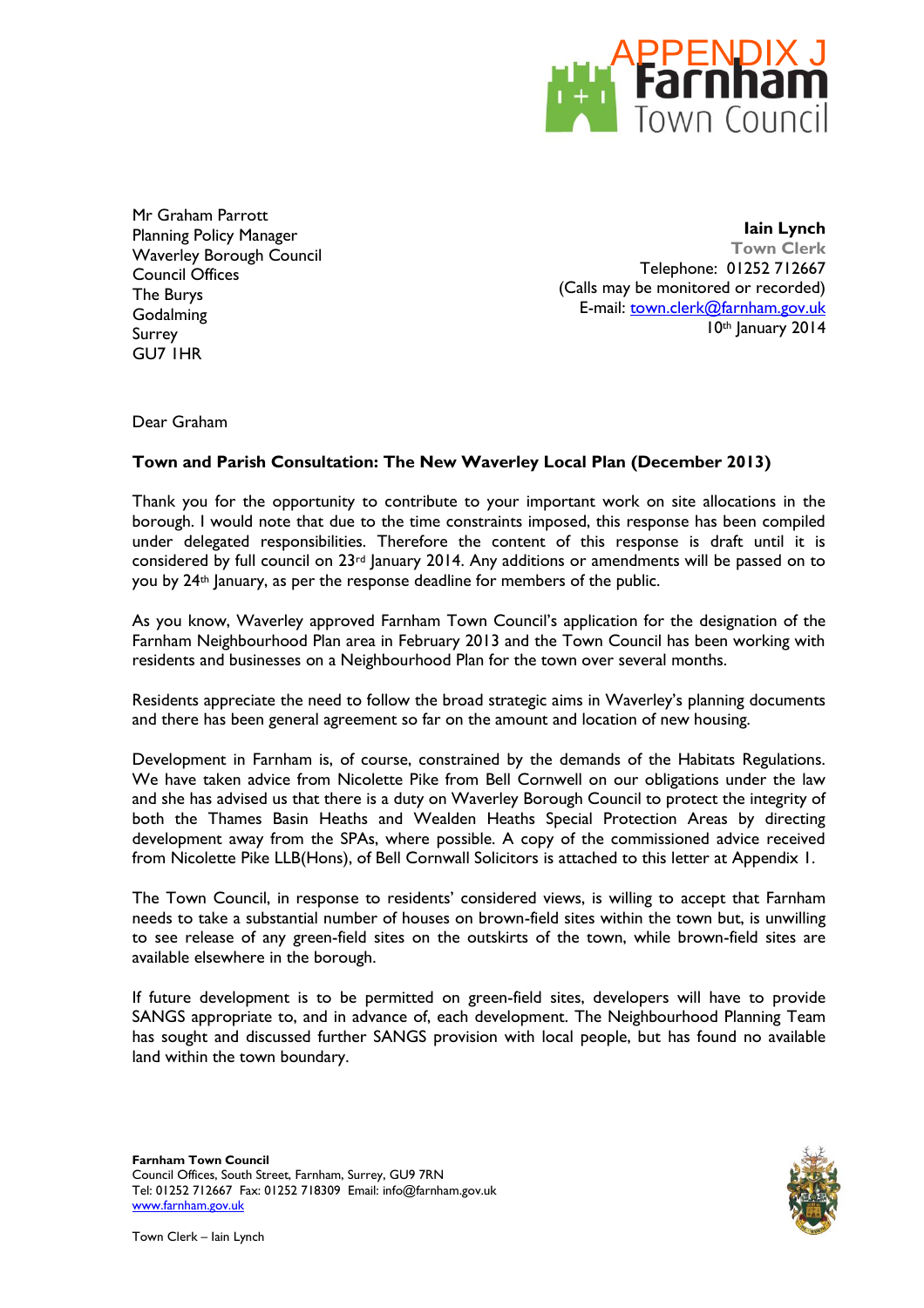# **Existing SHLAA Sites**

Residents have studied all the sites in the latest SHLAA documents and have challenged certain sites and supported others. Views provided to the Town Council throughout the process of creating a Neighbourhood Plan are set out below. I would note that these views are set to be tested by a preferred options survey, which is subject to consultation with all households in Farnham throughout January and February 2014.

# **SHLAA ID25/26**

The Badshot Lea Community Associations has surveyed all of its residents and the results of that survey and full case are attached at Appendix 2 to this letter. The residents of Badshot Lea village have clearly identified the area, a green-field site, which they would prefer to see developed, if green-field release were to be necessary in the future. The piece of land being referred to lies between Little Acres nursery and St. George's Road and provides a natural link with the recreation ground and the community centre at The Kiln.

Residents have indicated in workshops that they would accept a development of no more than 200 homes on the chosen site and development here would need to provide its own SANGS.

Through the work of the Neighbourhood Plan, residents also requested that any development in Badshot Lea should involve the local community and that consideration be given to the enhancement of the land currently known as the Strategic Gap, as a direct result of any large development. The opinions of the local people who have commented so far are set to be tested via a town wide survey on preferred options for the Neighbourhood Plan.

### **SHLAA ID29**

The other site, which residents have indicated would be acceptable for development in the future, is some of the land near Coxbridge Farm. It has been suggested that development here should be restricted to around 200 dwellings and that buffer zone should be imposed, to protect the amenity of nearby residents in Coxbridge Meadow. Once again, developers of this site will have to provide sufficient SANGS, before permission can be given.

#### **SHLAA ID573**

The North-West Farnham Residents' Association has presented a petition to Farnham Town Council for the retention of the Hop Fields on Beavers Road as a green space. Their case is attached this this letter at appendix 3.

#### **SHLAA ID332**

South Farnham Residents' Association has also prepared a comprehensive and evidence-based document, to seek the protection of Compton Fields and this is attached at appendix 4.

#### **New Sites**

Rowledge Residents' Association has put forward its case to the Neighbourhood Planning Team, against all the SHLAA sites on the outskirts of the village, but has offered a case for development elsewhere in Rowledge. It is understood that Rowledge Residents' Association will be forwarding their suggested housing site submissions to you directly and the Town Council is yet to discuss this submission and therefore it has not formed a view on it at this time.

The Town Council is also aware of a submission being sent to you in relation to land at Runfold. These submissions have not yet been considered by full council at Farnham Town Council.

#### **Employment Land**

Guildford Road has a mix of uses but much of the land is inefficient in its current use. There has been a suggestion made that low-level industrial uses could be encouraged to move to the edge of town or to rural brown-field sites, which would render more land available for residential use within the town centre.